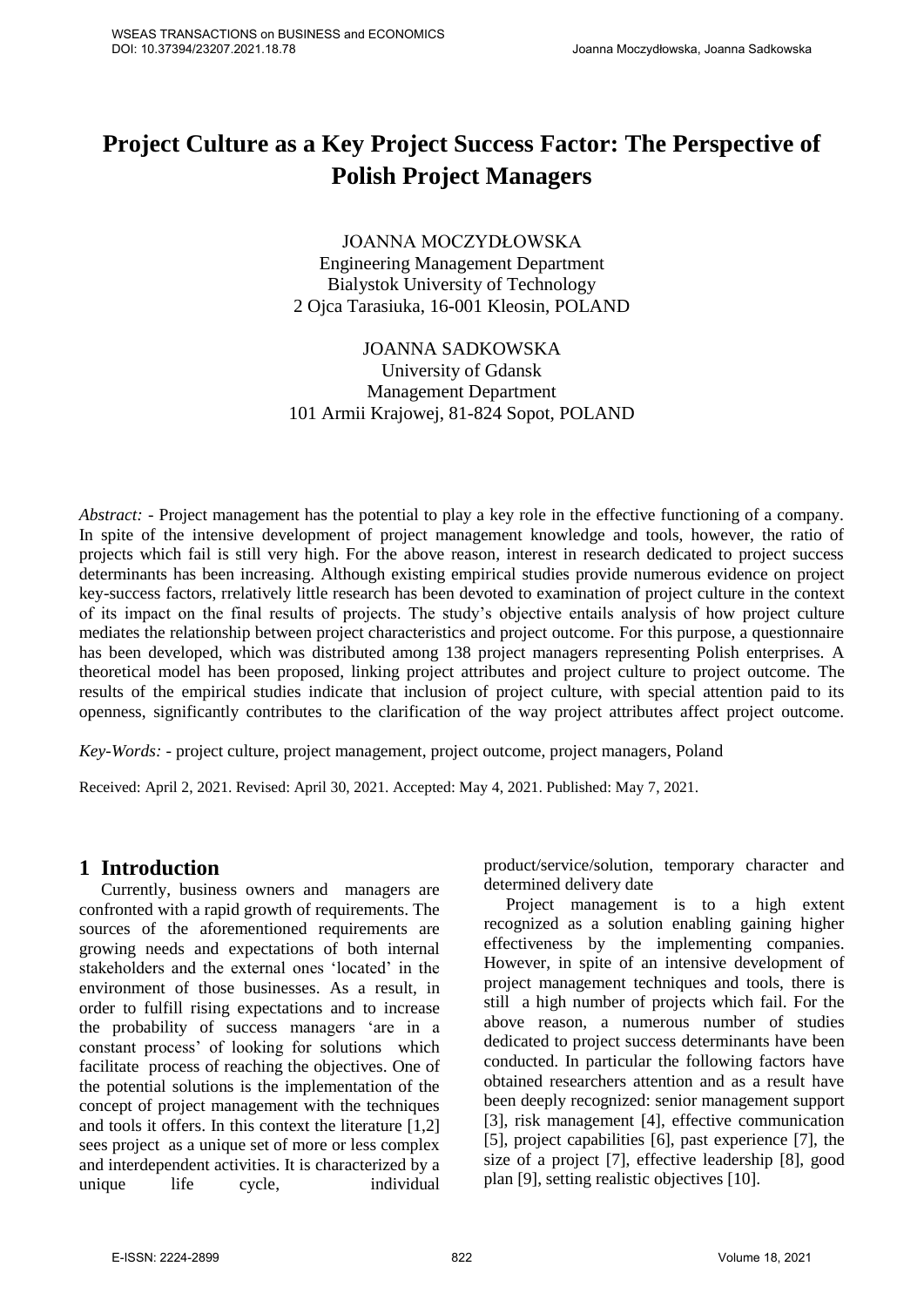As a result the complete lists of project success factors were prepared and developed [3].

Although past empirical studies have provided numerous evidence on project key-success factors, relatively little research has examined the cultural aspects of projects in terms of its influence on projects' final result. In 2008 Brown [11] has emphasized that organizational culture does have an impact on project performance. The organisational culture, in spite of definitely having and influence on the way project management activities are organized and implemented can not be treated as the only variable explaining project performance and final result. Chow [12] confirmed that organizational culture being too political or too traditional might be responsible for project failure. In similar Dingle [13] emphasized the role of cultural aspects in project management processes, with special attention paid to planning. Another study worth attention is the one by Wei and Miraglia [14] who confirmed an important relationship between organizational culture and particular cultural elements in terms of their influence on the processes of knowledge building and transfer. Another substantial study was that by Fellows and Liu [15] who investigated the cross cultural context of projects. The authors emphasized the role of cultural schemas and the processes of sense making, both individual and those taking place in groups.

While the project management literature acknowledges the significant role of organizational culture in shaping projects success, the less often research has been the one dedicated directly to project culture as a phenomenon present in every project independently of the culture of the 'base organization'. In 2011 Stare [16] for example has found that project organizational culture exerts a strong impact on project performance. In the research performed in Slovenian enterprises the authors confirmed the strong impact that culture factors had on project performance. In similar Marrewijk [17] analysed whether and how project culture developed and changed according to the project life cycle. Wang [18] in his studies for example created a model of project culture. The model comprised dimensions such as professional commitment, project team integration, work flexibility and work performance.

The studies performed by the aforementioned authors are examples of the still relatively rare research solely dedicated to the phenomenon of project culture. In addition, most past studies were conducted in the context of well developed Western European and American economies. This factor is of importance, as the insights from studies which such a profile should not be directly transferred onto the research area of projects in Eastern European economies.

This paper aims at analyzing how project culture mediates the relationship between project characteristics and project final outcome. The authors building on previous research e.g. Stare [16] have proposed a conceptual framework enabling the identification of the type of project culture and measuring its impact on the success of the implemented projects. The contribution of the paper is threefold. First, it contributes to traditional project management literature by developing the research area of project culture. Second, from academic perspective it provides empirical work on how project culture might affect project outcome in terms of its success or failure. Third, by performing the research in the Eastern European economy, it enriches both researchers and practitioners point of view regarding the studied element.

The structure of the paper is as follows. The next section reviews the previous literature in the research areas of project success factors, project cultural aspects and project culture. In section 3, methods, sample, variables and data collection processes were presented. In section 4 results were presented, while section 5 provides a discussion. The paper ends with concluding comments. In similar limitation and implication for further research were indicated.

# **2 Theoretical Background**

Increasingly, top managers are recognizing benefits that project management can bring to their businesses. What is crucial however is the fact that in spite of a rapid advancement in the project management tools and techniques the rate of projects which fail is very high [19]. This refers to all types of projects including large scale projects [20]. From this point of view it is crucial to recognize factors co-responsible for projects success or failure.

# **2.1 The Determinants of Project Success**

As mentioned in the introduction, the determinants of project success and failure have obtained wide attention from both researchers and practitioners. Key project success determinants can be classified in two main groups. The first one can be linked with project management processes, while the second one refers to project stakeholders, both internal and external ones, in terms of their influence on project performance and result.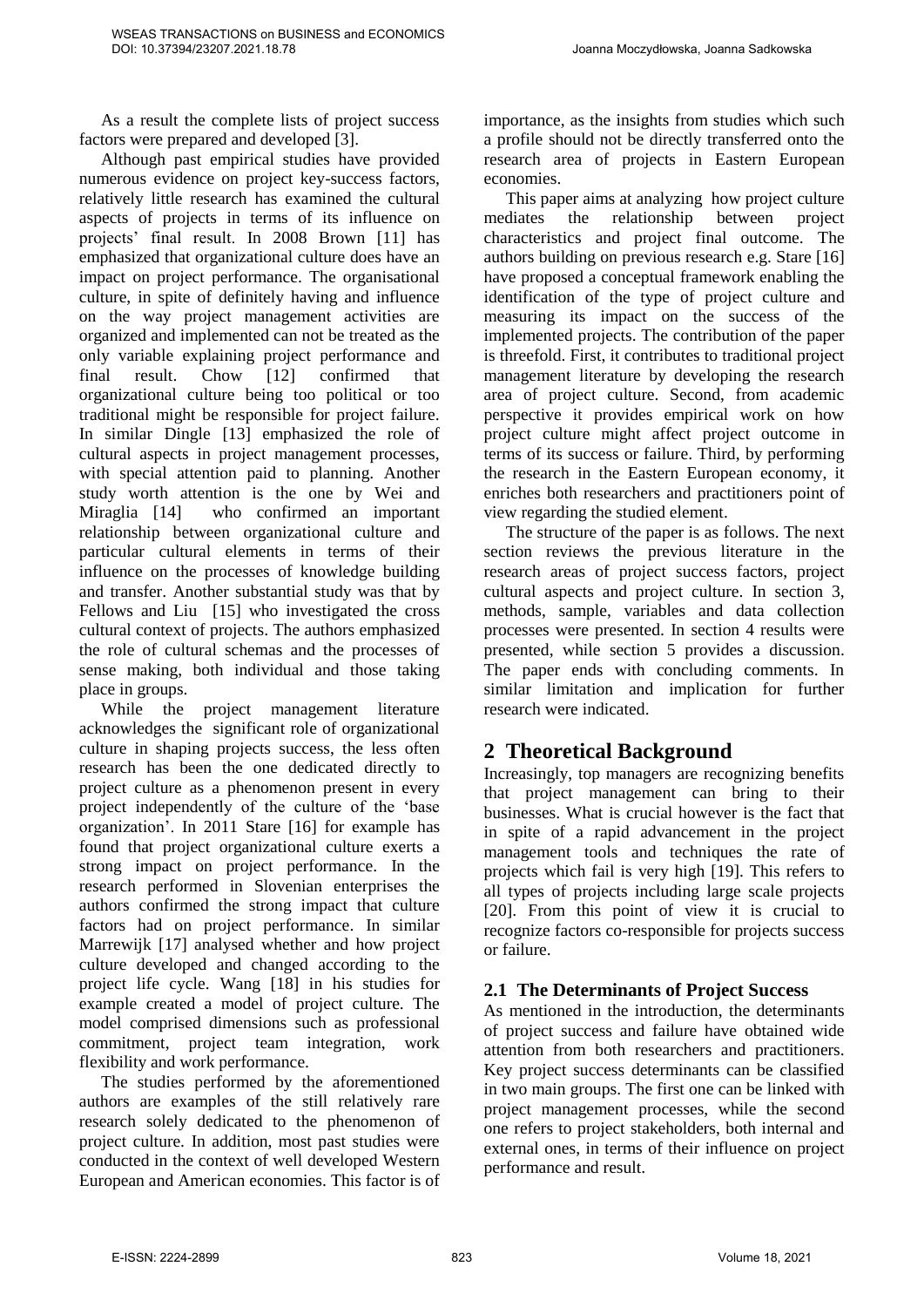Fortune and White [21] in their studies compared different projects identifying factors which had a critical influence on their result. The authors confirmed that project success is influenced by a wide spectrum of factors. The following processes were found among others to have a crucial impact: senior management support, communication, effective change, resource and time management, client involvement. The second group of factors was related to the environmental influences and factors related to political stability.

An important finding was made by Andersen [22] who studied the perspectives of project managers. The author found that project managers while managing projects might take different perspectives in projects. Two main perspectives were identified: task perspective and organizational perspective. From the point of view of project success factor the finding by Andersen [22] is of significance as it directs attention to the question whether critical success factors differ based on the perspective taken by a project manager in particular projects.

Due to the fact that project management processes are not run in isolation, more attention has to be paid to project environment as a source of data of information. Mazur et al [23] in their studies emphasized the role of stakeholder relationships. Relationships with internal and external stakeholders were found to play mediating role in building project success. The authors set hypotheses that the quality of relationships that project managers build with both internal and external stakeholders have positive effect on its final result in terms of success.

An interesting finding have been made by Aaltonen [24]. The author has expressed the opinion that active projects search environment for an answer, while passive projects accept any information given to them. This relationship can be broadened onto the field of project teamwork. Active project managers should constantly look for and identify whether project teams encounter any problems that can negatively influence their work and at the same time generate risk for the project.

The crucial role of stakeholders in terms of their influence on project final result has also been confirmed in a number of other studies. Stakeholders were found to have impact on how value is created in risk management processes [25]. In other studies the significance of role of preparing stakeholder analysis in terms of project success was confirmed [26]. Other authors [27] emphasized the role of engaging stakeholders in projects. In similar stakeholder resistance was diagnosed as a critical organizational risk in projects [28].

A landmark study has been then performed by Davis [29]. The main finding highlighted by the author was that different stakeholder groups might have a radically different perception of project success. Davis has emphasized in particular that for many pairs of project stakeholders either very few or even no common success factors have been identified [29]. Lack of agreement on what a success is might appear among the groups of senior management, project core team and project stakeholder groups [29]. Finally such a situation might lead to difficulties regarding preparing one exhaustive list of project key-success factors.

### **2.1.1 Cultural Aspects in Project Management-The Perspective of Project Success**

Although relatively little research has been dedicated to cultural aspects of projects, those authors who performed studies in this area have confirmed the significance of cultural aspects in terms of their influence on both project management processes and project result [3].

In his study Karlsen [30] confirmed, that what a project needs in order to more effectively manage uncertainty issues is a 'supportive culture'. Such type of culture is characterized by: commitment of time and resources, positive attitude openness and respect. Another important elements are: proactive uncertainty management, setting clear responsibility areas and engagement and support of senior management. The results by Karlsen [30] have been to an extent confirmed by Gu et al [31]. The authors studied the effects that organizational culture and environmental pressures might have influence on the performance of IT projects. The results indicated that environmental pressure are an important moderator between organizational culture and project performance. What is important is the fact that organizational culture does have influence on project performance independent of project type. Effects of organizational culture on projects final result have also been confirmed in the study referring to construction projects [32]. The authors found a key relationship between organizational culture and the magnitude of delays.

Andersen et al [33] formulated a research question whether organizational culture of the 'base organization' affects the way of managing projects. The results indicated the importance of the factor of organizational rationality in terms of its influence on project perspective (task or organizational one). The study by the cited authors confirms why the finding made by Ajmal and Koskinen [34] who emphasized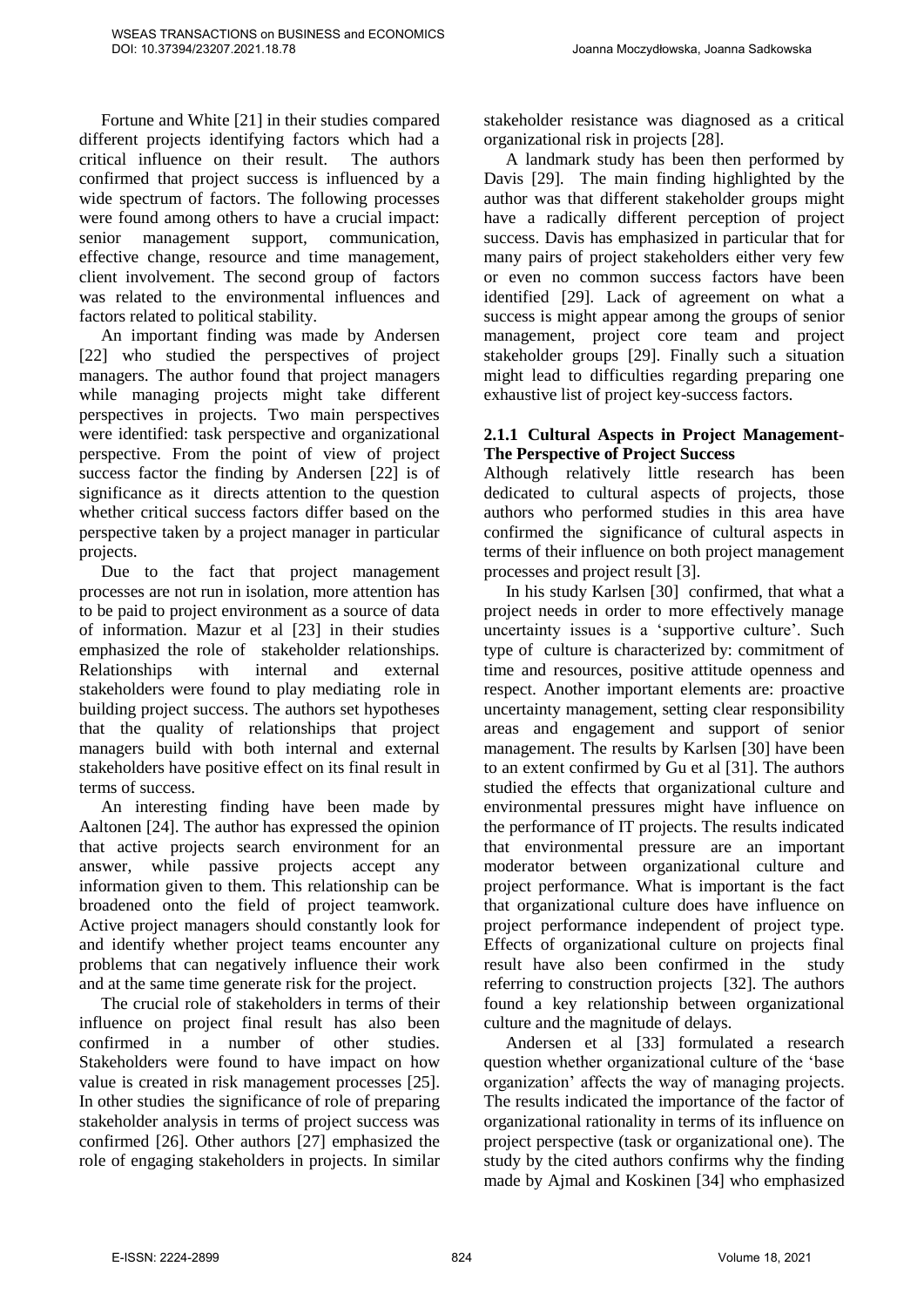the significance of understanding organizations culture in the context of its impact on successful project management. This issue seems to be very difficult, especially taking into consideration that the fact that organizational culture in majority 'consists of' a number of subculture. Ajmal and Koskinen [34] put it in this way:  $'(...)$  organizations can seldom be categorized into one particular type of organizational culture because they typically represent mixtures of several cultural patterns'.

Studying the relationship between cultural patterns in an organization and project management performance the study by Yazici [35] is worth citing. The research performed by this author confirmed that organizational culture is a crucial factor in how the author put it 'dealing with project time, budget and expectations'. Additionally Yazici [35] confirmed that in order to effectively support effective project management, a transfer of the organizational culture towards collaboration, sharing as well as empowerment is necessary.

In summary, the role of organizational culture has been confirmed not only as a factor contributing to project management processes and result but also to the competitiveness of the organization as a whole. The stimulating influence that result oriented organizational culture has on the above is supported by increasing project management maturity [35]. Although the literature started to recognize the significance of organizational culture in terms of its influence on project management, some writers [17, 36] have started to argue that the factor that needs a particular attention is project culture.

#### **2.1.2. Project Culture**

Opening the discussion on project culture and its role in both project and organization as a whole, the study by Marrewijk [17] is worth citing as a first one. The author argumented against the approach in which culture has been perceived in an instrumental way with attention paid mainly to: artifacts, practices and values. On the cited author has stressed the importance of seeing project not as 'having a culture' but rather 'as being culture'. This approach is a reflection on the approach towards organizational culture where organization can be seen as "having a culture' or as 'being a culture itself' [37 citing after 17]. In the studies performed, the researcher indicated that project culture might 'transform' according to the particular stages of project life cycle. Analyzing the case of Environ Megaproject the researcher identified two 'project culture transformation episodes' during which main value orientation have changed.

Dvir and Shenhar [38] in their studies confirmed that successful projects are characterized by a revolutionary culture. Project culture is not only needed in order to execute particular projects [39]. It can also spread from one project to the whole organizations [39]. From this perspective it is important to address what in fact is project culture and highlight the way researchers defined the studied phenomenon.

An interesting way of understanding the essence of project culture is the one by Ruuska [40]. Is has been depicted in figure 1.





Perceiving project culture as a kind of interplay between organizational culture and professional cultures which exist in a company is one of the possible approaches that can be identified in literature. Another one has been proposed by Du Plessis and Hoole [41]. Based on the literature studies, the authors summarized elements that constitute 'project management culture'. At this point it has to be added that literature [41] notes the definition of 'project culture', 'project management culture', 'project climate' and 'project environment'. However as the cited authors note, these expressions are often used in the same context.

Due to the fact that project culture has been found to strongly influence project success [42], it is of significance to identify its 'components'. In one of the studies [41] the following elements have been included: interpersonal relationships, team emphasis, management/stakeholder commitment, interdependence control/discipline, risk orientation, learning, conflict tolerance, results orientation, open system focus, open communication. Following this, the authors based on the results of their studies, compared the elements of project management culture that have been identified in literature with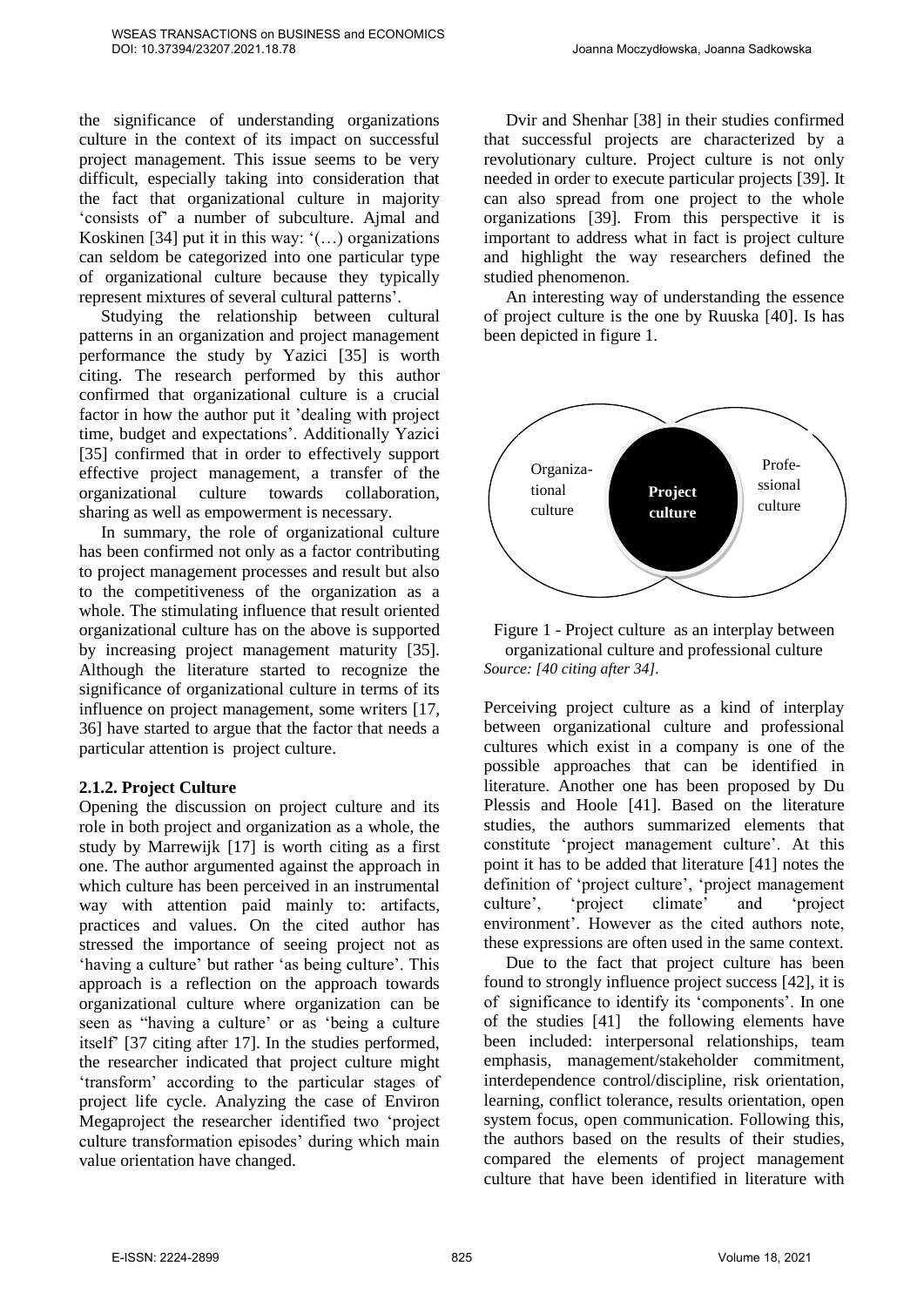finding resulting from their study. The elements which have been identified by the cited authors can be grouped in 4 main categories which have been depicted in table 1.

|  | Table $1$ – The elements comprising project culture |
|--|-----------------------------------------------------|
|  |                                                     |

| Project culture |                                 |  |  |
|-----------------|---------------------------------|--|--|
| Area            | Elements                        |  |  |
| People          | Interpersonal relationships     |  |  |
|                 | Team emphasis                   |  |  |
| Processes       | Management/stakeholder          |  |  |
|                 | commitment and support          |  |  |
|                 | Learning                        |  |  |
|                 | Open communication              |  |  |
|                 | Project methodology and process |  |  |
| Relationships   | Interdependence                 |  |  |
|                 | Control/discipline              |  |  |
|                 | Conflict tolerance              |  |  |
| Orientation     | <b>Results orientation</b>      |  |  |
|                 | <b>Risk orientation</b>         |  |  |
|                 | Open system focus               |  |  |

*Source: own study based on [41].* 

The approach presented in the table above reflects both the 'depth' of project culture and at the same time the wide range of influence it might have on project itself and on the organization as a whole.

The studies conducted have confirmed the importance of project culture in terms of its impact on a number of different processes taking place in project and in the whole organization. An important study was performed by Shore [19] who confirmed that project culture does have a direct or indirect influence on a number of project management areas. The following were identified: systematic biases, project planning and execution processes, project outcome, processes related to management and team decisions.

This aspect has been emphasized by Ajmal and Koskinen [34] who stressed the importance of recognizing the organizational culture of an organization in order to align the project culture with it. Taking the perspective by the cited authors, it is crucial to identify the essence and type of project culture that is dominant in an organization. The conceptual framework of this research is depicted in figure 2.

Project culture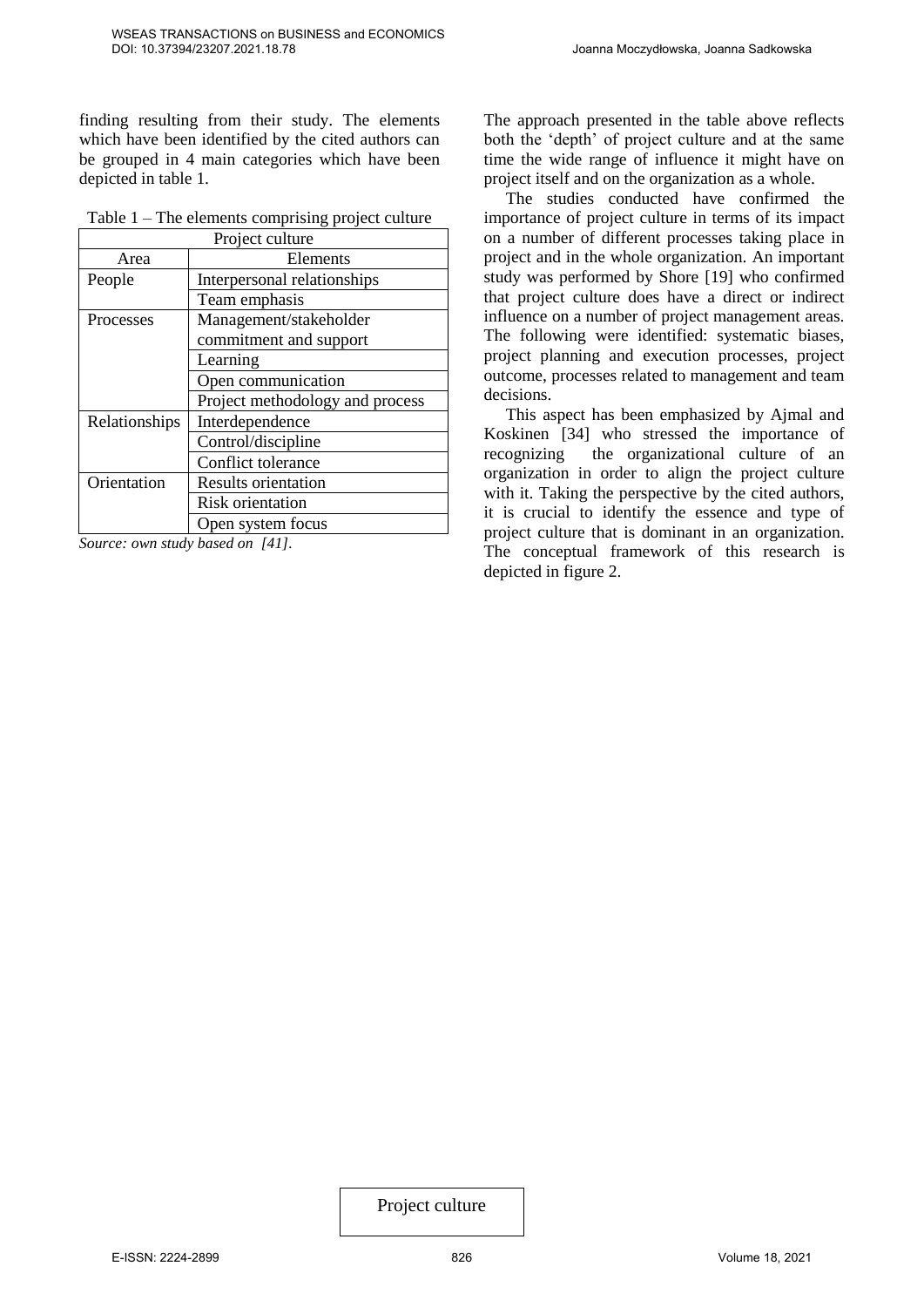

Figure 2 - Graphical representation of the research model

#### *Source: own study.*

The research model presented in figure 2 follows the research framework by Karlsen [30] and Du Plessis and Hoole (2006). In particular the components of project culture identified by Du Plessis and Hoole [41] have been incorporated into the study. While the cited researchers identified 11 core elements comprising project culture (depicted in table 1), in this study they have been grouped into broader categories such as: openness, involvement, positive approach, alignment and stability. This action has been aimed at enabling categorization of project cultures identified in the studied organizations.

In this paper the proposed research model is tested as a first step into the research of project culture from the perspective of Easter European managers. The model will be then further developed, as to explain other contexts of the studied research problem.

# **3 The Research Methods**

In 1995 Packendorff [2] in his landmark study wrote that the main source of information regarding what was happening in a project should be those individuals who are involved in its activities. Taking into consideration the above 'call' for researchers', in this paper the following methodological steps were taken.

In the theoretical part, structured literature review was used. Analyzing the literature in 4 steps: planning the review, clarifying the scope and the topic conceptualization, searching, analyzing the selected papers [43] it allowed us not only do deeply understand the studied phenomenon [44]but also to discover additional research paths worth exploring.

The studied literature was grouped into four categories: project management, organizational culture, cultural patterns in projects, project culture.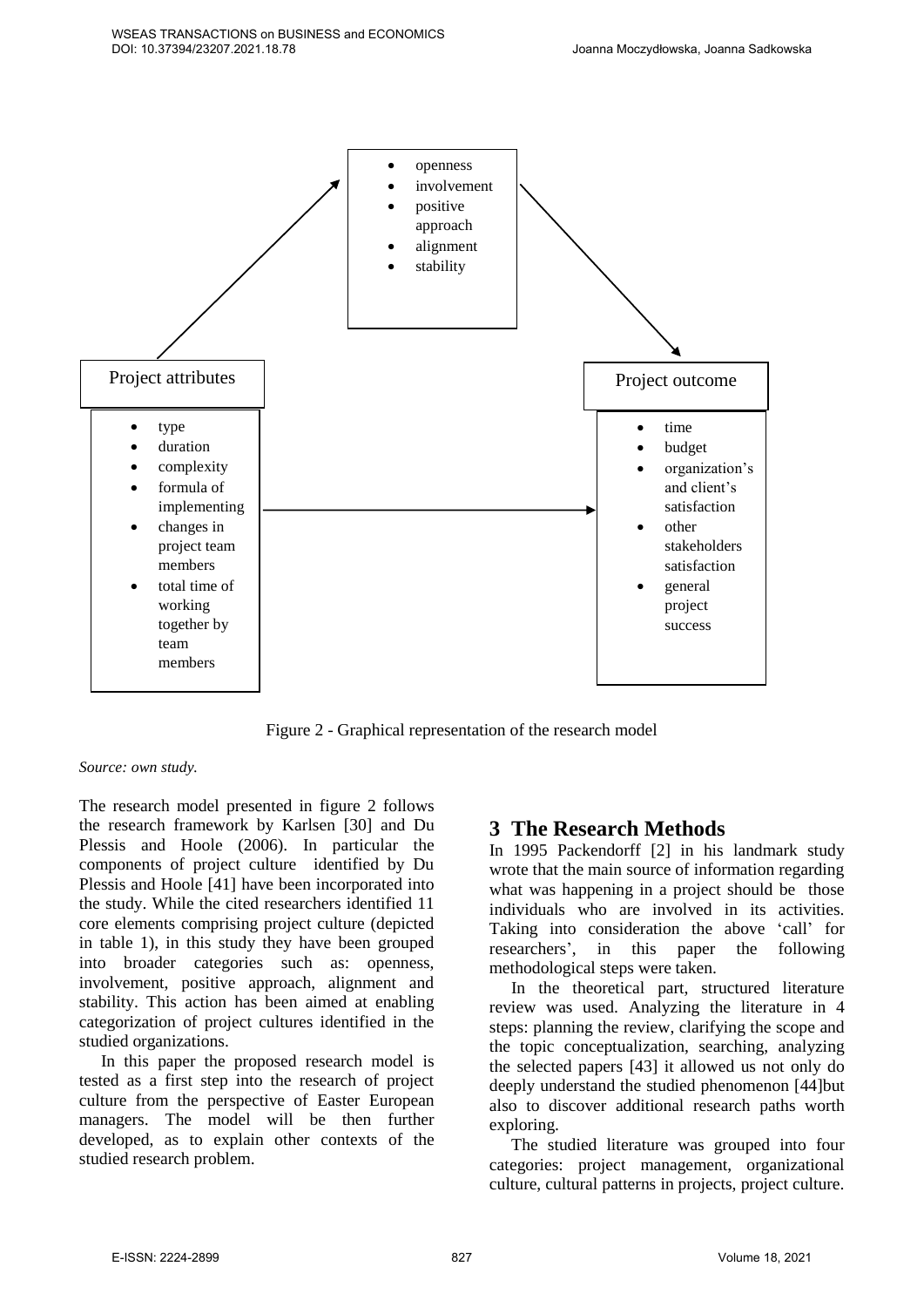Such an approach enabled us to identify the existing research niche as well as 'extract' the most important research plots.

In the empirical part an exploratory approach has been used.

### **3.1. Questionnaire Development**

For the purpose of this research, as Salant and Dilman [45] suggest, we employed a structured online questionnaire survey. A survey instrument was then developed. It comprised 29 questions referring to the studied problem. Another part of the questionnaire included questions enabling the identification of the respondent, company this person represented and type of projects implemented.

In the next step the questionnaire was tested in a pilot study. Minor changes were incorporated into the final form.

### **3.2. Sample, Inclusion Criteria and Data Collection**

For the purpose of the research, the study was carried out among Polish project managers representing different companies. A convenience sampling was used [46].

Following the suggestions by Neubaum et al. [47]. the authors took the following steps so as to increase the reliability of the results obtained. First, in the questionnaire the information quarantining the respondents full confidentiality of the study was included [48]. The questionnaires were distributed to 250 Polish project managers. 140 questionnaires were returned with a response rate 56%. Finally 138 correctly filled questionnaires were included in further studies.

The research sample was constituted by the following respondents.

Table 2 - The demographic characteristics of the sample of surveyed firms (N=138)

| Variable                          | Frequency | Percentage |
|-----------------------------------|-----------|------------|
| The range of business activities: |           |            |
| Local                             | 9         | 6.5        |
| Regional                          | 14        | 10.1       |
| Domestic                          | 59        | 42.4       |
| Global                            | 56        | 40.3       |
| The number of employees:          |           |            |

| 9 employees and fewer                           | 10 | 7.2  |
|-------------------------------------------------|----|------|
|                                                 |    |      |
| 10-49 employees                                 | 14 | 10.1 |
|                                                 |    |      |
| 50-249 employees                                | 33 | 23.7 |
|                                                 |    |      |
| 250 employees and more                          | 81 | 58.3 |
|                                                 |    |      |
| The age of the company- presence in the market: |    |      |
|                                                 |    |      |
| Less than 1 year                                |    |      |
|                                                 |    |      |
| $1-5$ years                                     | 7  | 5.0  |
|                                                 |    |      |
| 6-10 years                                      | 11 | 7.9  |
|                                                 |    |      |
| 11-20 years                                     | 26 | 18.7 |
|                                                 |    |      |
| 21 years and more                               | 94 | 67.6 |
| $\mathbf{v}$ $\mathbf{v}$ .<br>$\sim$           |    |      |

*Source: own calculations.* 

In the structure of the studied enterprises the dominant group was constituted by mature businesses being presented in the market longer than 20 years, with the employment level exceeding 250 employees. They are characterized either by domestic or global range of activities. Such a research sample which is constituted in majority by mature companies creates an interesting opportunity to answer the research questions.

In every company one project manager has been chosen as a respondent. The structure of the studied managers is depicted in table 3.

Table 3 - The demographic characteristics of the respondents  $(N=138)$ 

| Variable                                   | Frequency | Percentage |  |
|--------------------------------------------|-----------|------------|--|
|                                            |           |            |  |
| The experience in managing projects:       |           |            |  |
|                                            |           |            |  |
| No experience                              | 4         | 2.9        |  |
|                                            |           |            |  |
| Shorter than 1 year                        | 2         | 1.4        |  |
|                                            |           |            |  |
| $1-5$ years                                | 39        | 28.1       |  |
|                                            |           |            |  |
| 6-10 years                                 | 36        | 25.9       |  |
|                                            |           |            |  |
| Longer than 10 years                       | 57        | 41         |  |
|                                            |           |            |  |
| The number of years spent in this company: |           |            |  |
|                                            |           |            |  |
| Shorter than 1 year                        | Q         | 6.5        |  |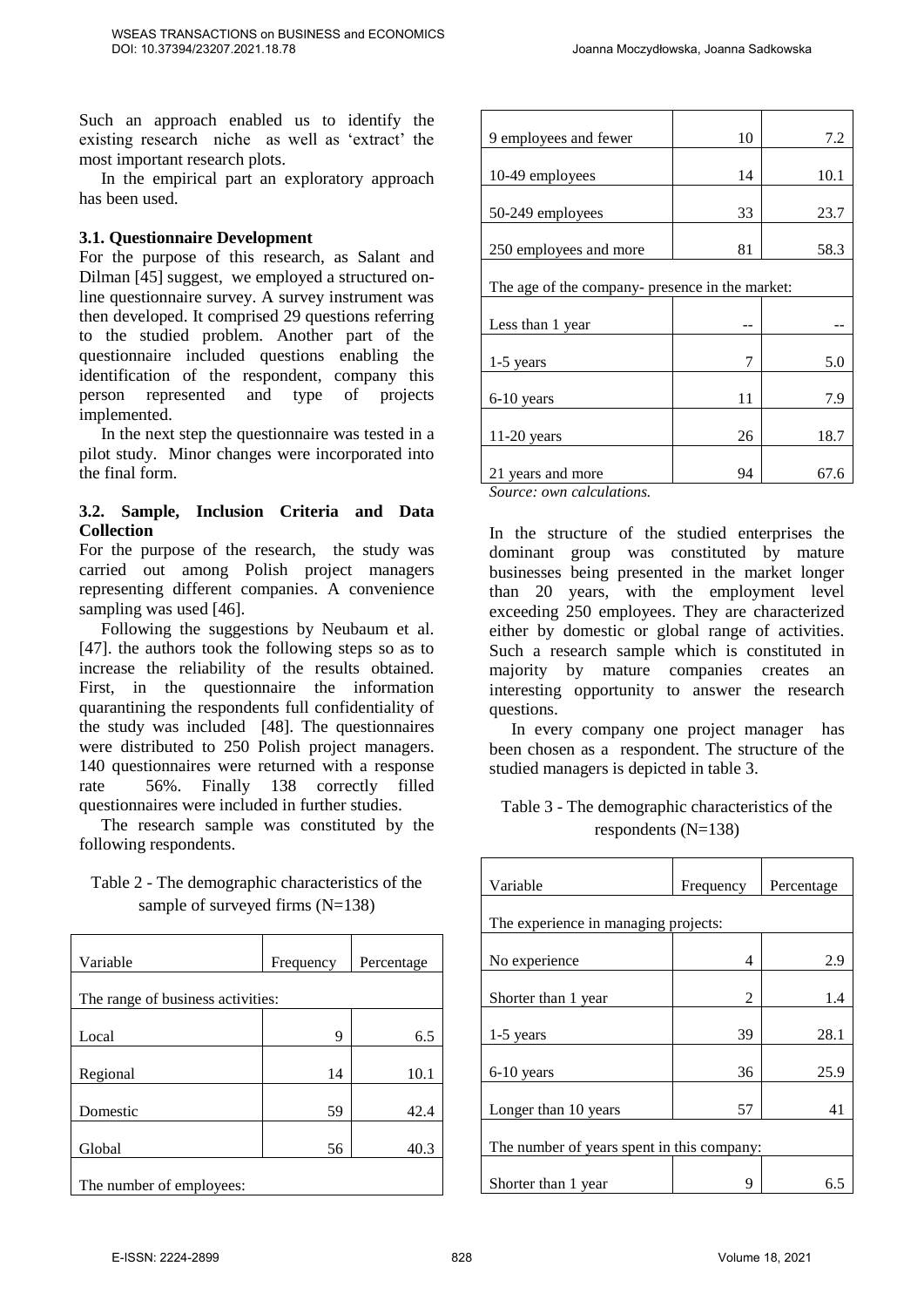| 1-5 years              |    | 34.8 |
|------------------------|----|------|
|                        |    |      |
| $6-10$ years           | 28 | 20.3 |
|                        |    |      |
| Longer than 10 years   | 53 | 38.4 |
| $\sim$<br>$\mathbf{r}$ |    |      |

*Source: own calculations.* 

The majority of the respondents have been working in their current companies longer than 10 years. In similar, the surveyed managers have gained a significant experience in the area of project management.

#### **3.3. Measure Development**

The measures in this study involved one exogenous, one endogenous and a mediator.

#### **3.3.1. The Exogenous**

The exogenous employed for the purpose of this study referred to the characteristics of the projects implemented in particular companies. Particular project attributes were measured by: their type, risk level, complexity, and specificity of organizing work in project teams.

#### **3.3.2. Mediator**

The mediator in the study is project culture. It has been defined following Hobbs and Menard [49] as 'a system of attitudes and behaviour patterns'.

Project culture was measured in five categories: openness, involvement, positive approach, alignment and stability.

Openness was evaluated based on the factors related to scanning the environment in search for the necessary information, faith in new, not previously known situations, active approach towards new situations, and an ability to adjust to changes.

Involvement was evaluated based on the criteria such as: 'providing resources' to newly started projects, regular meeting dedicated to discussing problems and progress in projects, project members involvement in communication processes.

While evaluating the type of project culture approach, the criteria of perceiving new situations (either as a threat or as a chance as well) were taken into consideration. Other elements were: treating threats as an opportunity for development and trust among project members.

Project culture alignment was evaluated based on whether the knowledge gained in previous projects is collected and effectively used. Other criteria were the support from top management and the support of the Project Management Office.

The elements used to evaluate project culture stability were: learning based on the collected experiences and knowledge, concentrating on longterm objectives as well as employing good practices in the future projects.

#### **3.3.3. The Endogenous**

Project outcome has been employed as the endogenous in this study. It has been measured by the following elements:

- completing the project on time,
- completing the project with the budget not exceeded
- meeting organizations and clients expectations
- delivering satisfaction to other stakeholders
- evaluating project completion as a general success

### **3.3.4. The Control Variables**

In order ensure that the results of the research are not confounding, the control variable referring to company characteristics was employed in the study. It was measured by: the company's age, the level of employment as well as the range of business activities.

### **3.4. Analytical Procedures**

The data obtained was coded. No procedural errors were identified. In order to analyze the indirect effect of project culture on the relationship between project and company characteristics and project outcome, the data preparation procedure proposed by [50] was employed.

The analyses were carried out in this SPSS ver. 25. The linear regression was employed. The first step was conducting data validation analysis using the Cronbach's alpha in order to verify the reliability of the data obtained. The Cronbach's alpha for the particular project culture dimensions is:

- project culture openness .734,
- project culture involvement .570,
- project culture positive approach .832,
- project culture alignment .631,
- project culture stability .835.

These results suggest that the items have relatively high internal consistency [51]. Analysis of the reliability using Cronbach's alpha revealed only one marginally reliable construct which is project culture involvement. The above is most probably caused by the length of the scale which was used in the questionnaire.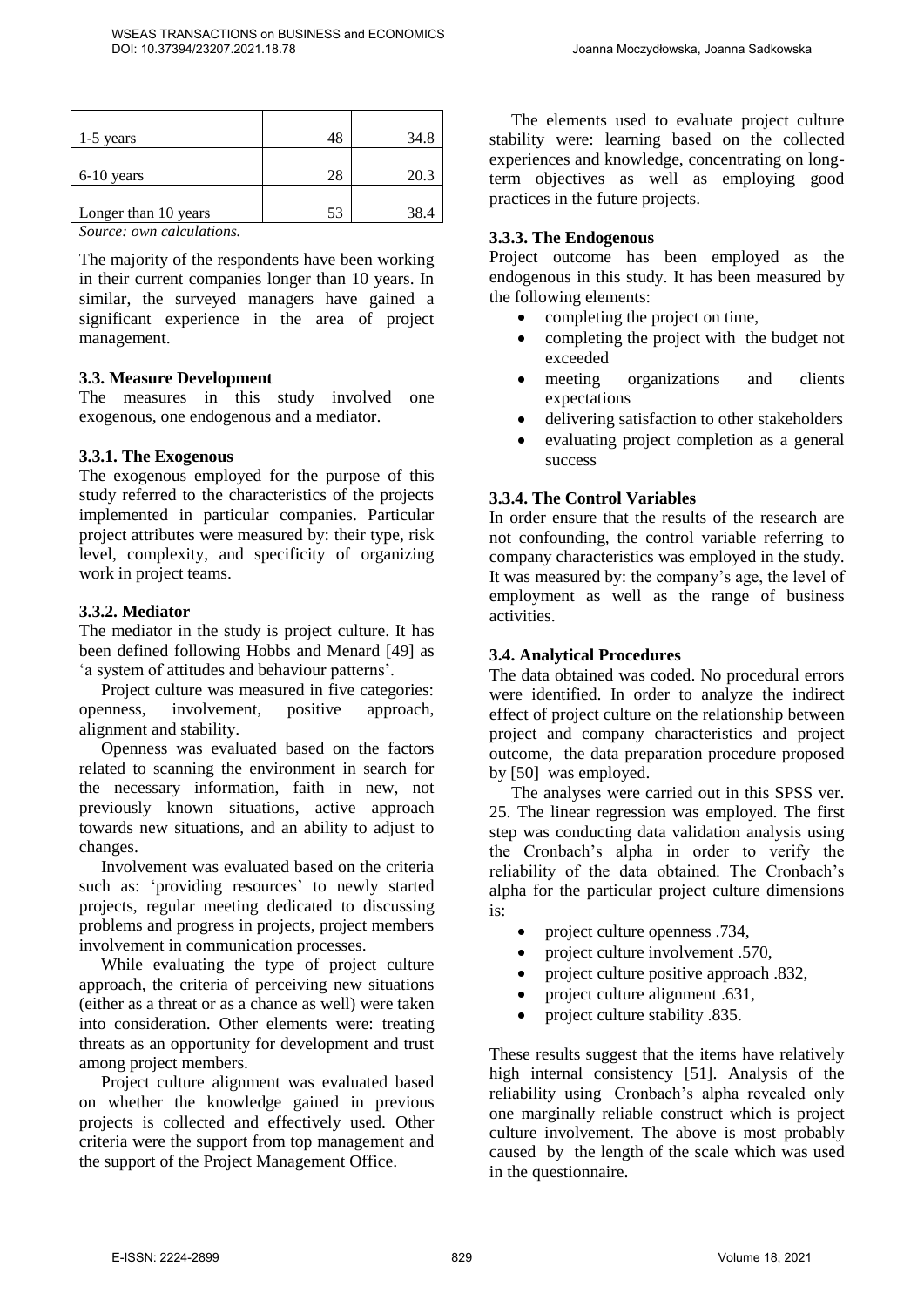# **4 Results**

In order to answer the research question the series of linear regression analyses were conducted. The first analysis explores the direct relationship between project characteristics and project outcome (table 4). The second analysis is dedicated to exploring relationship between project culture and project outcome (table 5), while the third analysis explores the indirect effect between project characteristics and its final outcome with the mediating effect of project culture (table 6).

Table 4 - Summary of the linear regression- direct effect of project attributes on project outcome (model 1)

| No. | Predictor                                    | Beta     | <b>SE</b> |      | $r_{\rm n}$ |
|-----|----------------------------------------------|----------|-----------|------|-------------|
|     | Project type                                 | .047     | .298      | .596 | .049        |
| 2   | Project risk                                 | $-0.027$ | .532      | .760 | $-.028$     |
| 3   | Project duration                             | $-.203$  | .632      | .051 | $-0.0179$   |
| 4   | Project complexity                           | .109     | .738      | .308 | .094        |
| 5   | Number of projects started per annum         | $-.045$  | .312      | .618 | .046        |
| 6   | Formula of managing projects (project teams) | .113     | .432      | .202 | .117        |
|     | Top management support                       | .188     | .311      | .032 | .196        |
| 8   | Rotation of people working in project teams  | $-0.017$ | .527      | .843 | $-.018$     |
| 9   | Size of project teams                        | $-0.015$ | .382      | .872 | $-.015$     |
| 10  | The total time of common cooperation of      | .336     | .509      | .001 | .328        |
|     | project team members                         |          |           |      |             |
| 11  | The presence of Project Management Office    | .056     | .541      | .545 | .056        |
| 12  | The nationality of project team members      | .078     | .610      | .389 | .079        |

*Beta- standardized regression coefficient.*

*SE- standard error of the regression coefficience.* 

*p- probability value used to make statistical decisions.* 

*rp- partial correlation between predictor and outcome variable controlling the effect of other predictors. Source: own calculations.*

The results of the regression analysis revealed that the model 1 explains 19.3% of the variance of project outcome which is a significant value [F(12;118)=2.359;p=.009]. The analysis of regression coefficients revealed that 3 out of 12 predictors characterizing project are significant predictors of project outcome. The most significant correlation has been confirmed in case of the total time that team members have worked together in

terms its influence on project outcome  $[rp=.328;p<.001]$ .

Another significant predictor was the support from top management [rp=.196;p=.032]. The last marginally significant predictor was the total project duration [rp=-.179; p=.051], where the projects lasting longer have been characterized by lower efficiency.

The next table shows the relationship between project culture and project outcome.

| Predictor         | Beta    | <b>SE</b> |      | Ιn      |
|-------------------|---------|-----------|------|---------|
| <b>Openness</b>   | .226    | .112      | .057 | .170    |
| Involvement       | $-.028$ | .123      | .803 | $-.022$ |
| Positive approach | .019    | .132      | .892 | .012    |
| Alignment         | .077    | .125      | .521 | .058    |
| Stability         | .135    | .124      | .288 | .095    |

*Beta- standardized regression coefficient.*

*SE- standard error of the regression coefficience.* 

*p- probability value used to make statistical decisions.* 

*rp- partial correlation between predictor and outcome variable controlling the effect of other predictors.*

*Source: own calculations.* 

The results of the regression analysis revealed that this model explains 13.9% of the variance of project outcome which is a significant value  $[F(5;124)=4.012;p=.002]$ . The only marginally

significant predictor is project culture openness  $[rp=.170;p=.057]$ .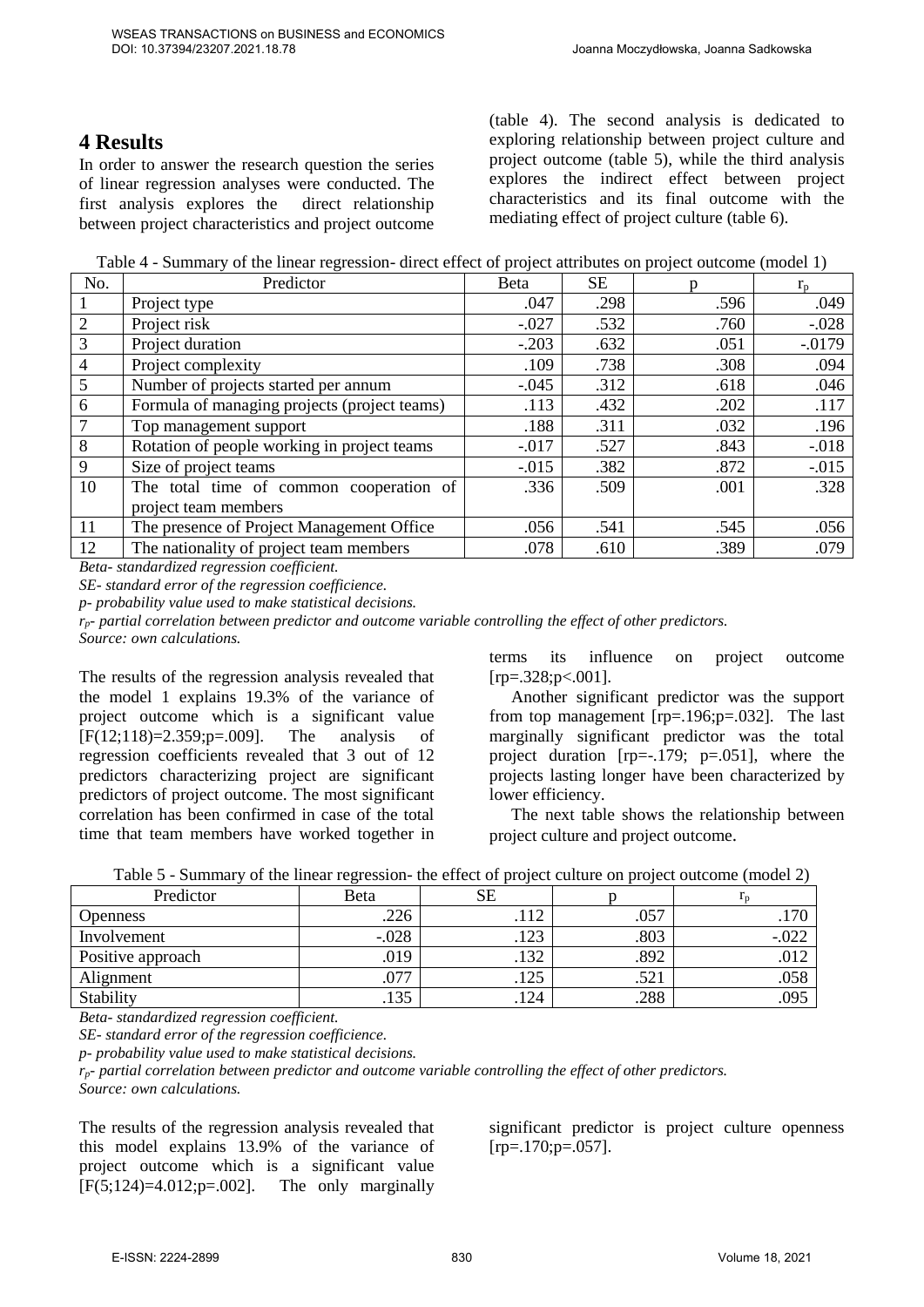Table 6 presents the results of the regression analysis testing the relationship between project

characteristics and project outcome with the mediating effect of project culture (table 6).

| Table 6 - Summary of the linear regression- the project outcome predicted by project attributes and project |  |
|-------------------------------------------------------------------------------------------------------------|--|
| culture (model 3)                                                                                           |  |

| Predictor                                                          | Beta     | <b>SE</b> | p    | $r_{\rm p}$ |
|--------------------------------------------------------------------|----------|-----------|------|-------------|
| Project type                                                       | $-.063$  | .298      | .487 | $-.057$     |
| Project risk                                                       | $-.047$  | .529      | .613 | $-.041$     |
| Project duration                                                   | $-167$   | .625      | .111 | $-.131$     |
| Project complexity                                                 | .071     | .753      | .516 | $-.053$     |
| Number of projects started per<br>annum                            | $-.091$  | .312      | .325 | $-1080$     |
| Formula of managing projects<br>(project teams)                    | .167     | .419      | .062 | .154        |
| Top management support                                             | .070     | .338      | .470 | .059        |
| Rotation of people working in                                      | $-.029$  | .519      | .742 | $-.027$     |
| project teams                                                      |          |           |      |             |
| Size of project teams                                              | $-0.012$ | .372      | .896 | $-.011$     |
| The total time of common<br>cooperation of project team<br>members | .306     | .508      | .001 | .272        |
| Project<br>of<br>The<br>presence<br>Management Office              | .098     | .532      | .302 | .084        |
| The nationality of project team<br>members                         | .028     | .616      | .762 | .025        |
| <b>Openness</b>                                                    | .211     | .117      | .095 | .159        |
| Involvement                                                        | $-.076$  | .125      | .506 | $-.064$     |
| Positive approach                                                  | .078     | .131      | .587 | .052        |
| Alignment                                                          | .029     | .137      | .823 | .021        |
| Stability                                                          | .108     | .125      | .410 | .079        |

*Beta- standardized regression coefficient.*

*SE- standard error of the regression coefficience.* 

*p- probability value used to make statistical decisions.* 

*rp- partial correlation between predictor and outcome variable controlling the effect of other predictors. Source: own calculations.* 

The results of the analysis presented in table 6 indicate that in particular openness as a project culture dimension might be significant predictor of project outcome. The comparison of the partial correlation coefficients for project attributes in model 1 and in model 2 revealed significant indirect effect of project culture on the relationship between project attributes and project outcome.

In the next step, the Sobel test analysis was conducted to verify if change in values of particular correlations in the presence of project culture is significant (table 7).

| Table 7 - Summary of the linear regression- the indirect effect between project characteristics and its final |
|---------------------------------------------------------------------------------------------------------------|
| outcome with the mediating effect of project culture (model 3)                                                |

|     | $\sim$       |               |      |                 |      |            |               |  |
|-----|--------------|---------------|------|-----------------|------|------------|---------------|--|
| No. | Predictor    | Direct effect |      | Indirect effect |      | Sobel test |               |  |
|     |              | $r_{p}$       |      | 1n              |      |            |               |  |
|     | Project type | $-.012$       | .886 | $-.057$         | .487 | $-.74$     | $\sim$<br>۔ ک |  |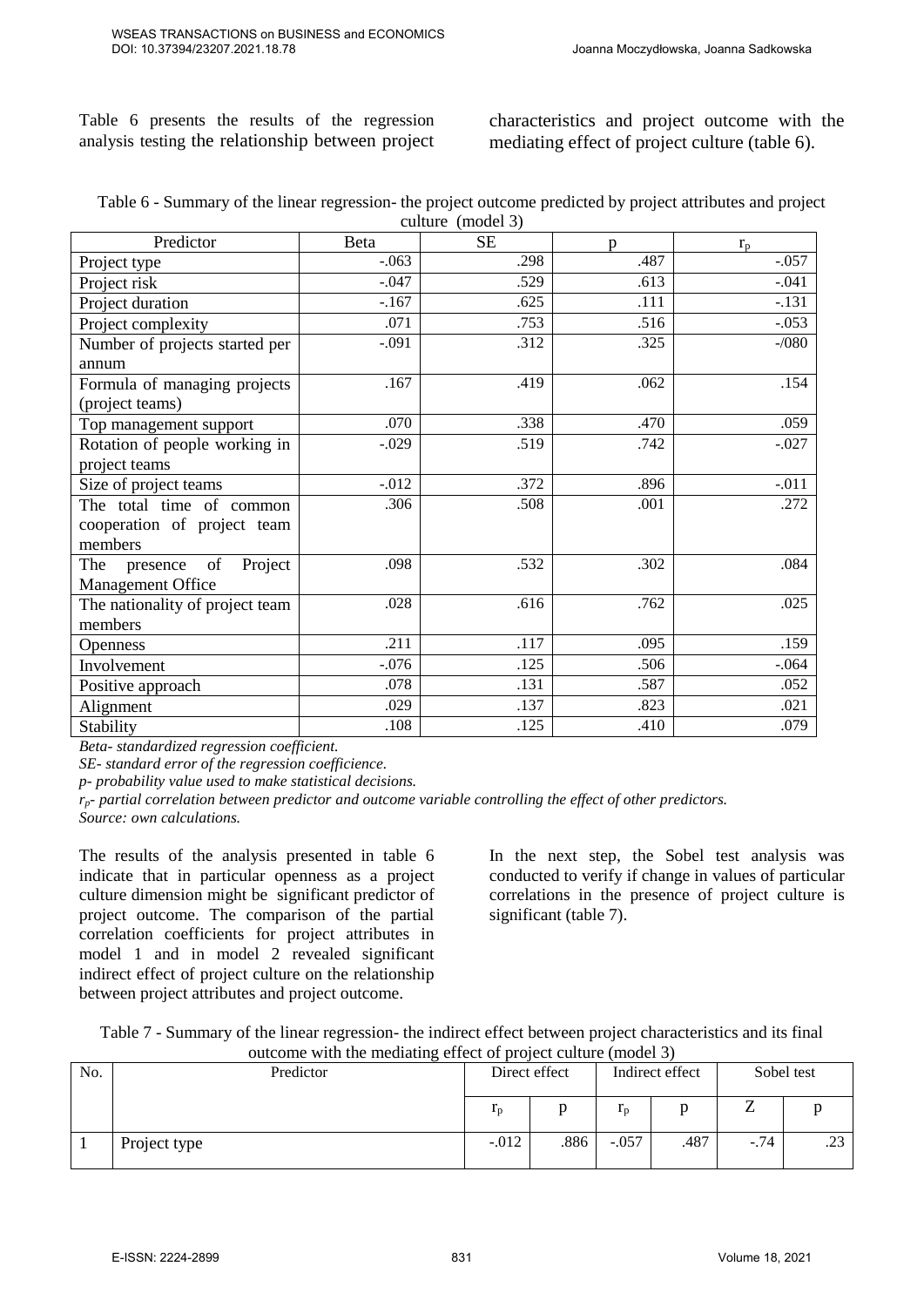| $\overline{2}$ | Project risk                                                    | $-.068$ | .417 | $-.041$ | .613 | $-9.19$ | < 01 |
|----------------|-----------------------------------------------------------------|---------|------|---------|------|---------|------|
| 3              | Project duration                                                | $-.139$ | .101 | $-.131$ | .111 | $-.10$  | .46  |
| $\overline{4}$ | Project complexity                                              | .113    | .182 | $-.053$ | .516 | 1.94    | .03  |
| 5              | Number of projects started per annum                            | $-.036$ | .666 | $-.080$ | .325 | .51     | .30  |
| 6              | Formula of managing projects (project teams)                    | .148    | .081 | .154    | .062 | $-.07$  | .47  |
| $\overline{7}$ | Top management support                                          | .137    | .106 | .059    | .470 | .92     | .18  |
| 8              | Rotation of people working in project teams                     | $-.006$ | .945 | $-.027$ | .742 | .24     | .40  |
| 9              | Size of project teams                                           | $-.041$ | .626 | $-.011$ | .896 | $-.35$  | .36  |
| 10             | The total time of common cooperation of project<br>team members | .313    | .000 | .272    | .001 | .52     | .30  |
| 11             | The presence of Project Management Office                       | .082    | .331 | .084    | .302 | $-.02$  | .49  |
| 12             | The nationality of project team members                         | .054    | .525 | .025    | .762 | .34     | .37  |

The direct effect of project attributes on project final outcome.

The indirect effect of project attributes on project final outcome with the mediation of project culture.

*p- probability value used to make statistical decisions.* 

*Z- Sobel test statistics.* 

*rp- partial correlation between predictor and outcome variable controlling the effect of other predictors. Source: own calculations.* 

The results of the regression analysis revealed that model 3 explains 27.8% of the variance of project outcome which is a significant value [F(17;109)=2.473;p=.003]. The results revealed that including project culture in a model explaining project outcome, adds 8,50%  $[DF(5;109)=2,583;p=.030]$ . The above means that

the factor of project culture explains a significant "part" of the variance which was not explained by project attributes.

The results of the detailed analysis of the relationship between project attributes and project outcome with the mediating effect of project culture with the usage of the Sobel has been depicted in table 8.

| Table 8- Summary of the mediation effect of project culture on the relationship between project |                                  |  |  |  |
|-------------------------------------------------------------------------------------------------|----------------------------------|--|--|--|
|                                                                                                 | ottailantes and message outcomes |  |  |  |

| auributes and project outcome                                   |               |      |                 |      |            |        |
|-----------------------------------------------------------------|---------------|------|-----------------|------|------------|--------|
| Predictor                                                       | Direct effect |      | Indirect effect |      | Sobel test |        |
|                                                                 | $r_{\rm p}$   | p    | $r_{\rm p}$     | p    | Z          | p      |
| Project risk                                                    | $-.068$       | .417 | $-.041$         | .613 | $-9.19$    | $-.01$ |
| Project complexity                                              | .113          | .182 | $-.053$         | .516 | 1.94       | .03    |
| Top management support                                          | .137          | .106 | .059            | .47  | .92        | .18    |
| Project type                                                    | $-.12$        | .886 | $-.057$         | .487 | $-.74$     | .23    |
| Number of projects started per annum                            | $-.036$       | .666 | $-.08$          | .325 | .51        | .30    |
| The total time of common cooperation of project team<br>members | .313          | < 01 | .272            | .001 | .52        | .30    |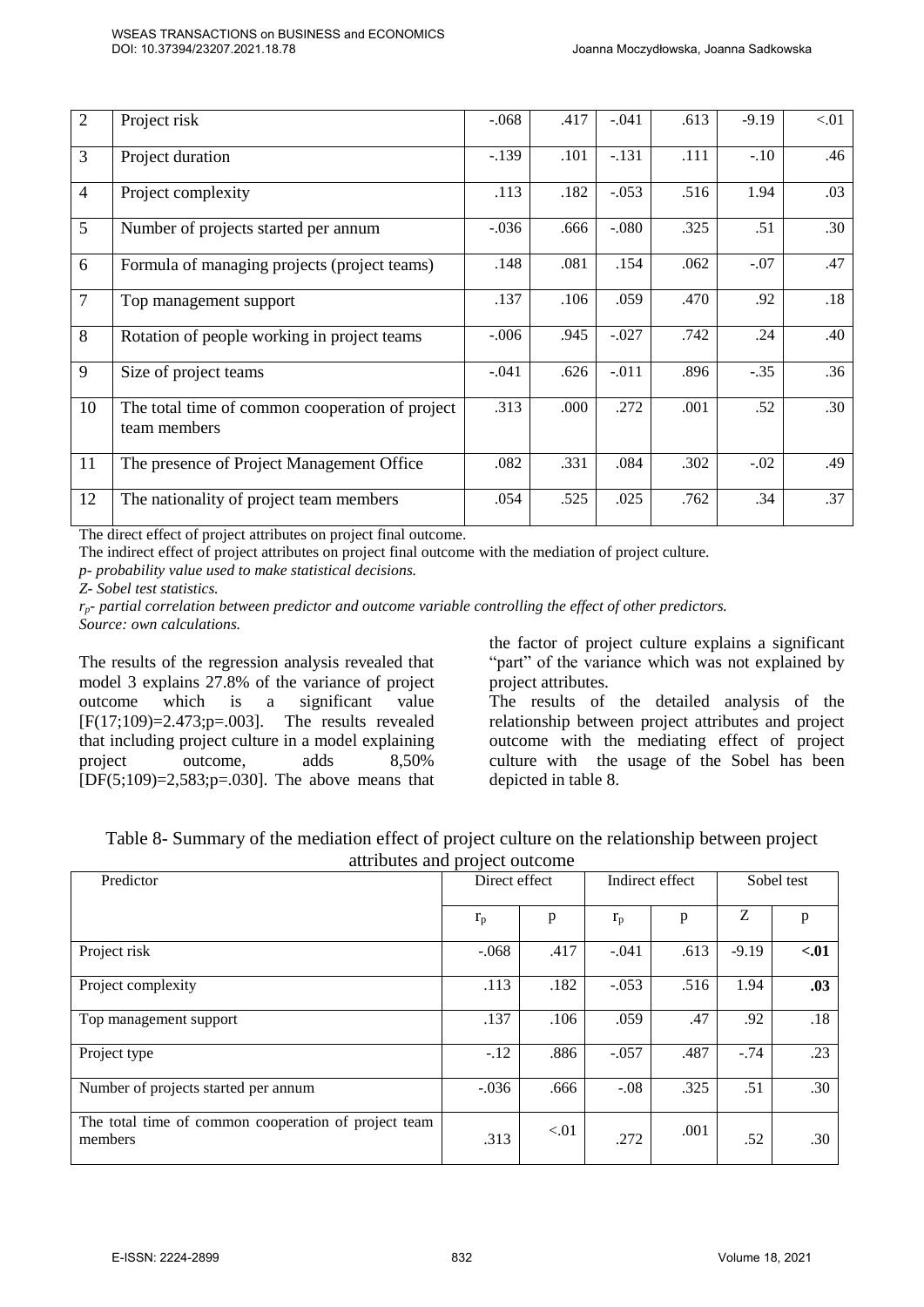| Size of project teams                        | $-.041$ | .626 | $-.011$ | .896 | $-.35$ | .36 |
|----------------------------------------------|---------|------|---------|------|--------|-----|
| The nationality of project team members      | .054    | .525 | .025    | .762 | .34    | .37 |
|                                              |         |      |         |      |        |     |
| Rotation of people working in project teams  | $-.006$ | .945 | $-.027$ | .742 | .24    | .40 |
|                                              |         |      |         |      |        |     |
| Project duration                             | $-.139$ | .101 | $-.131$ | .111 | $-.10$ | .46 |
|                                              |         |      |         |      |        |     |
| Formula of managing projects (project teams) | .148    | .081 | .154    | .062 | $-.07$ | .47 |
| The presence of Project Management Office    | .082    | .331 | .084    | .302 | $-.02$ | .49 |
|                                              |         |      |         |      |        |     |

The direct effect of project attributes on project final outcome.

The indirect effect of project attributes on project final outcome with the mediation of project culture.

*p- probability value used to make statistical decisions.* 

*Z- Sobel test statistics.* 

*rp- partial correlation between predictor and outcome variable controlling the effect of other predictors. Source: own calculations.* 

The results presented in table 8 have revealed significant, direct effect of two factors on project outcome. The first factor is the total time of common cooperation of project team members while the second factor refers to organizing project works in the formula of project teams. The significance of the second factor is however marginal. The aforementioned effect is not mediated by project culture due to insignificant indirect effect.

On the contrary, two other project attributes such as project risk and project complexity influence project outcome both directly and indirectly through the influence of project culture.

# **5 Discussion**

The cultural context of projects has been gaining importance as an important research area in the field of project management. Cultural aspects might significantly impact different project management areas, including organizational commitment [52] as well as the project's final result [53].

Building on prior research addressing the influence of organizational culture on projects [3, 11], project culture [54], its subcultures [55] as well as the role of the managerial perspectives [56], we examined whether and how project culture mediates the relationship between such project attributes as project type, complexity, duration and project outcome. Following Packendorff [2], who stated that the main source of information on what is happening in a project should be those individuals, who are involved in its activities, we surveyed Polish project managers representing mature, in majority large, companies.

Project culture plays a significant role in terms of mediating between project attributes and project outcome. The above impact, however, mainly refers to the dimension of project culture openness.

The results of the study indicate that such project attributes as project risk and project complexity influence project outcome directly. Nevertheless, after the project culture factor is taken into consideration when explaining this impact, the role these attributes play decreases significantly. In such case, it is the project culture which 'takes on the controlling function'. This allows an a statement that when a project is characterized by a project culture that is open, the project risk and project complexity factors start to lessen in terms of the threats they generate with regard to project management processes and outcome. Contrarily, when project culture lacks openness, then even a project characterized by lower risk and lower complexity might fail.

This finding seems to be consistent with the findings derived from other studies [57, 58], which confirmed the above relationship. The fact that the impact these two factors has been mediated by project culture is more significant. The dimension which particularly affected the above relationship was project culture openness. This factor was measured by performing activities such as environment scanning in search for the information needed, crediting new, not previously known situations, actively approaching new situations, including the ability to adjust to changes. It is important here to note that the openness factor, though not directly identified by Wang [18], was, to an extent, present in the dimensions identified by this author, i.e. professional commitment, project team integration, work flexibility and work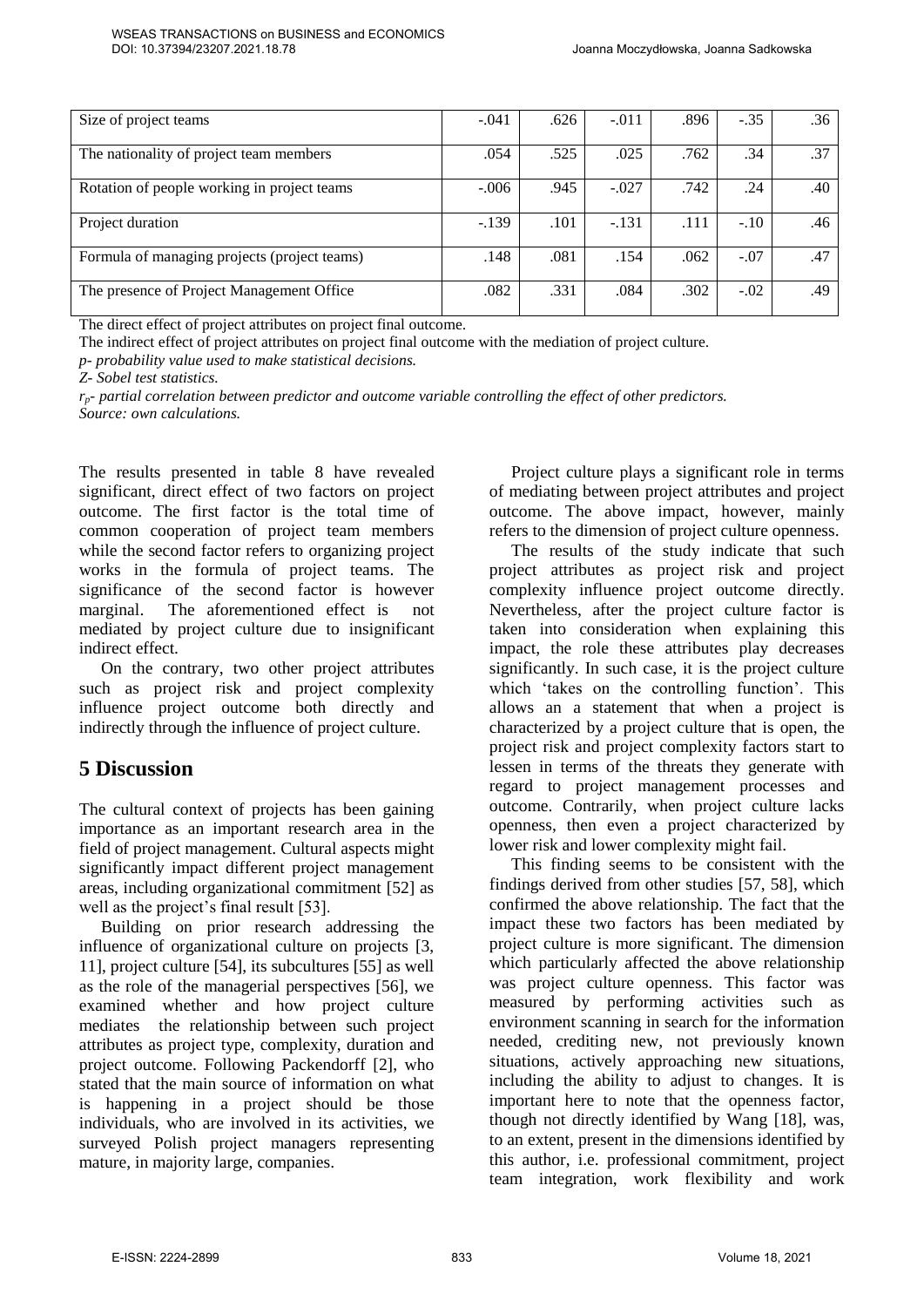performance. Similarly, comparison of our results with the results of the study performed by Karlsen [30] is interesting. The author cited confirmed that what a project needs in order to more effectively cope with issues of uncertainty, is a 'supportive culture'. Karlsen [30] identified the following elements comprising this type of culture: commitment of time and resources, positive attitude, openness and respect. Other important elements are: proactive uncertainty management, setting clear responsibility areas and engagement and support of senior management. Project culture openness might also be 'reflected' in the organizational culture values, which are related to collaboration/cooperation, as per Yazici [35].

The fact that project culture openness is a significant mediator between project risk and project complexity supports our predictions that the phenomenon of project culture might help explain why project risk and project complexity affect project outcome. While analyzing this finding, it crucial to emphasize the results of the study by Belassi et al. [3], who in 2007 underlined the significance of cultural aspects, in terms of their impact on both project management processes and project result. The findings by Stare [16], who confirmed strong impact of project organizational culture on project performance, are in particular worth citing here. Particularly important here is the context in which the studies were confirmed in Slovenian enterprises, which might be, to an extent, similar to Polish enterprises, taking into consideration the pace of development of the Slovenian economy.

In summary, project culture openness is an important factor to be included in the search for key determinants of project outcome. Inclusion of this element specifically in research might radically help understand the phenomenon of projects success or failure.

# **6 Conclusions**

.

The importance of project culture as one of project management aspects is not to be doubted. The existing literature studies, however, do not explain its influence on both project management processes as well as project outcome to a satisfactory extent.

This study identified five main categories of elements comprising project culture, including: openness, involvement, positive approach, alignment, stability. A theoretical model linking project attributes and project culture to project outcome has been proposed. In the empirical study it has been demonstrated that inclusion of project culture in the above model significantly contributes to the explanation of final project outcome. These findings support the discussion on the growing role of cultural aspects in the area of project management.

# **7 Limitations and Directions for Future Research**

Although the results of this study affirm the importance of project culture, the paper is not free from limitations. A first limitation is that the study has been conducted using the questionnaire. It would be highly beneficial for the results if qualitative methods were employed to broaden the results in terms of the studied managers perceptions on project culture.

A second limitation results from the geographical setting of the study. Although Polish managers quite rightly reflect the specificity of the Eastern European economies, the results may not apply to managers from other Eastern European countries. From this point of view, it would be interesting to study the phenomenon of project culture from the perspective of for example Lithuanian, Latvian, Estonian, Slovak and Czech managers.

Opportunities for further research have been shown in the table below.

|  |                                    | Table 9 – Project culture- examples of |  |
|--|------------------------------------|----------------------------------------|--|
|  | opportunities for further research |                                        |  |

| <b>Theoretical</b><br>background | Improving and enriching theoretical<br>understanding of the phenomenon of<br>project culture |
|----------------------------------|----------------------------------------------------------------------------------------------|
| Project                          | Key factors influencing the processes                                                        |
| culture                          | of creating and shaping project                                                              |
| creation                         | culture                                                                                      |
| process                          |                                                                                              |
| The                              | The relationship between<br>project                                                          |
| interplay                        | culture and:                                                                                 |
| among                            | national cultures of particular                                                              |
| cultures-                        | team members and other                                                                       |
| the                              | members of an organization                                                                   |
| perspective                      | professional cultures of team                                                                |
| of non-                          | members and other members                                                                    |
| family                           | of an organization                                                                           |
| enterprises                      |                                                                                              |
|                                  |                                                                                              |
| The                              | The relationship between<br>project                                                          |
| interplay                        | culture and:                                                                                 |
| among                            | national cultures of particular                                                              |
| cultures-                        | members and other<br>team                                                                    |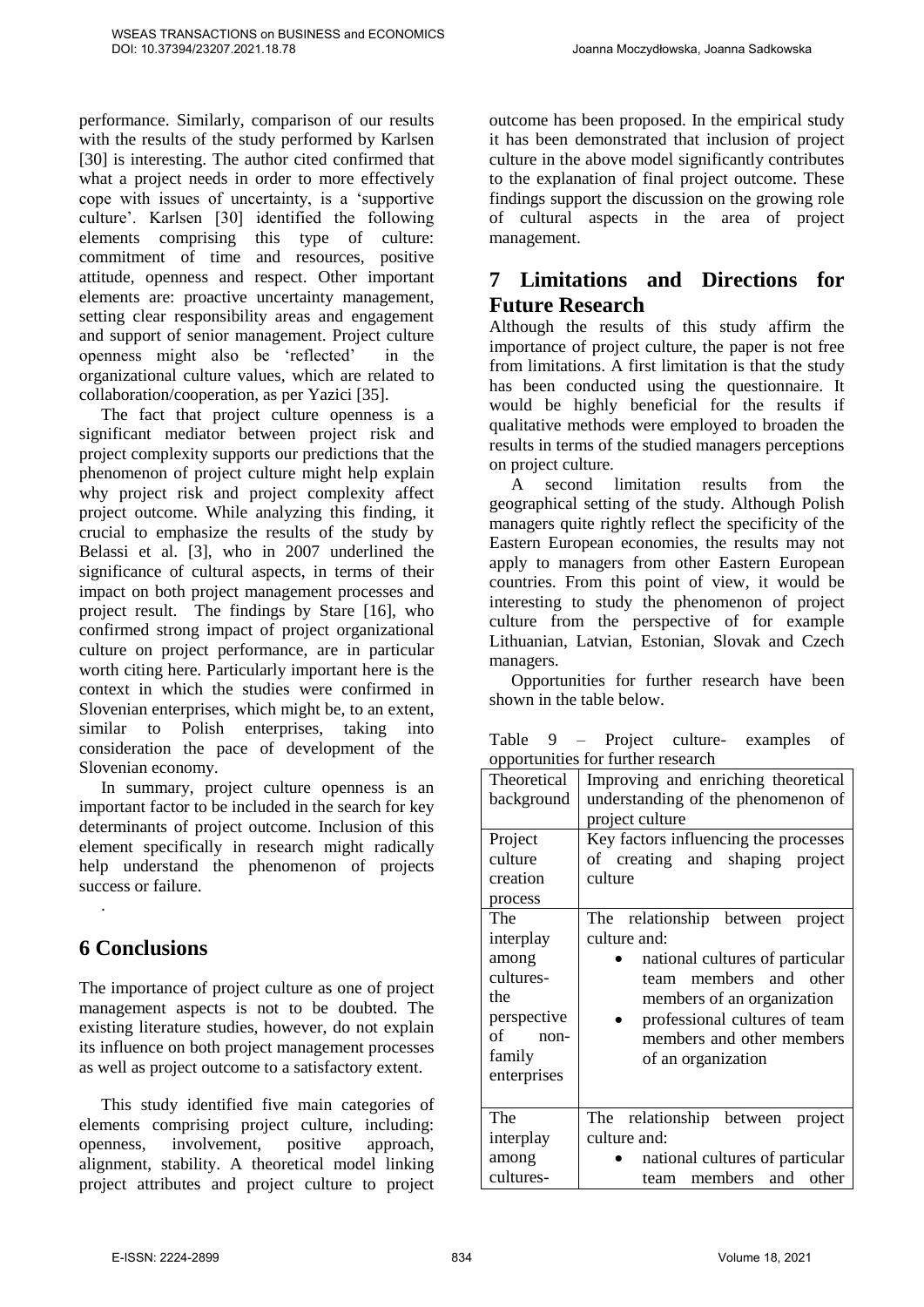| the                                     | members of an organization                                                                                                                                    |
|-----------------------------------------|---------------------------------------------------------------------------------------------------------------------------------------------------------------|
| perspective<br>of family<br>enterprises | professional cultures of team<br>members and other members<br>of an organization                                                                              |
|                                         | The role of business owners and<br>family members in creating and<br>shaping project culture                                                                  |
|                                         | The relationship between project<br>culture and the cultures of owners<br>and their families (symbiotic<br>cultures, orthogonal cultures,<br>countercultures) |

Project managers are expected to constantly increase the rate of project success. From this perspective, the deepening of the understanding of how project culture affects these processes, in view of different management aspect as well as different types of ownership and control in organizations, might provide a better focused insight into the problem studied.

*References:* 

- [1] Project Management Institute, *A Guide to the Project Management Body of Knowledge (PMBOK Guide),* 6th edition, 2017.
- [2] Packendorff, J., Inquiring into the temporary organization: New directions for project management research. *Scandinavian Journal of Management*, vol. 11, no. 4, 1995, pp. 319– 333.
- [3] Belassi, W., Tukel, O. I., A new framework for determining critical success/failure factors in projects. *International Journal of Project Management*, vol. *14, no.* 3, 1996, pp. 141– 151.
- [4] Raz, T., Michael, E., Use and benefits of tools for project risk management. *International Journal of Project Management*, vol. 19, no. 1, 2001, pp. 9–17.
- [5] Martinez, E. V., Avoiding large-scale information systems project failure: The importance of fundamentals. *Project Management Journal*, vol. *25, no.* 2, 1994, p. 17.
- [6] Davies, A., Brady, T., Explicating the dynamics of project capabilities. *International Journal of Project Management*, vol. *34, no.* 2, 2016, pp. 314–327.
- [7] Cooke-Davies, T., The "real" success factors on projects. *International Journal of Project*

*Management*, vol. 20, no. 3, 2002, pp. 185– 190.

- [8] Thite, M., Leadership styles in information technology projects. *International Journal of Project Management*, vol. 18, no. 4, 2000, pp. 235–241.
- [9] Pinto, J. K., Mantel, S. J., The Causes of Project Failure. *IEEE Transactions on Engineering Management*, 1990.
- [10] Pinto, J. K., Slevin, D. P., Critical factors in successful project implementation. *IEEE Transactions on Engineering Management*, vol. 34, no. 1, 1987, pp. 22–27.
- [11] Brown, C. J., A comprehensive organisational model for the effective management of project management. *South African Journal of Business Management*, vol. 39, no. 3, 2008, pp. 1–10.
- [12] Chow, T., Cao, D.-B., A survey study of critical success factors in agile software projects. *Journal of Systems and Software*, vol. 81, no. 6, 2008, pp. 961–971.
- [13] Dingle, J., Cultural issues in the planning and development of major projects. *International Journal of Project Management*, *vol. 9, no. 1*, 1991, pp. 29–33.
- [14] Wei, Y., Miraglia, S., Organizational culture and knowledge transfer in project-based organizations: Theoretical insights from a Chinese construction firm. *International Journal of Project Management*, vol. *35,* no. 4, 2017, pp. 571–585.
- [15] Fellows, R., Liu, A., Sensemaking in the cross-cultural contexts of projects. *International Journal of Project Management*, vol. *34,* no. 2, 2016, pp. 246–257.
- [16] Stare, A., The impact of the Organisational Structure and Project Organisational Culture on Project. *Management*, vol. *16*, 2011, pp. 1–22.
- [17] van Marrewijk, A., Managing project culture: The case of Environ Megaproject. *International Journal of Project Management*, vol. *25,* no. 3, 2007, pp. 90–299.
- [18] Wang, X., Dimensions and Current Status of Project Management Culture. In *Project Management Journal*, vol. 32, no. 4, 2001, pp. 4–14.
- [19] Shore, B., Systematic biases and culture in project failures. *Project Management Journal*, vol. *39, no.* 4, 2008, pp. 5–16.
- [20] Rezvani, A., Khosravi, P., Identification of failure factors in large scale complex projects: An integrative framework and review of emerging themes. *International Journal of Project Organisation and Management*, vol. *1*,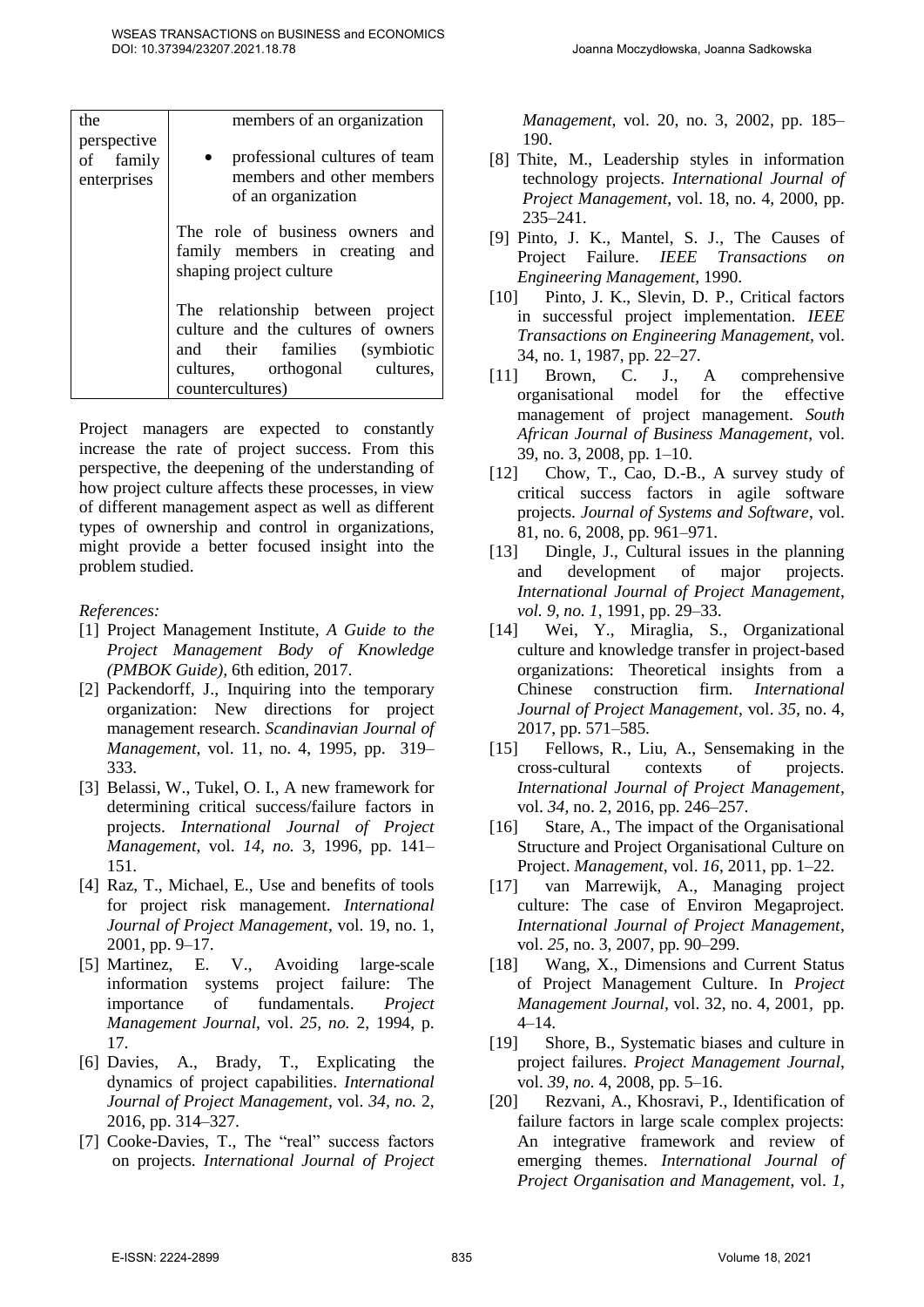2019, pp. 1–21.

- [21] Fortune, J., White, D., Framing of project critical success factors by a systems model. *International Journal of Project Management*, vol. 24, no. 1, 2006, pp. 53–65.
- [22] Andersen, E., Do project managers have different perspectives on project management?, *International Journal of Project Management*, vol. 34, 2016, pp. 58-65.
- [23] Mazur, A., Pisarski, A., Chang, A., Ashkanasy, N. M., Rating defence major project success: The role of personal attributes and stakeholder relationships. *International Journal of Project Management*, vol. *32,* no. 6, 2014, pp. 944–957.
- [24] Aaltonen, K., Project stakeholder analysis as an environmental interpretation process. *International Journal of Project Management*, vol. *29,* no. 2, 2011, pp. 165–183.
- [25] Willumsen, P., Oehmen, J., Stingl, V., Geraldi, J., Value creation through project risk management. *International Journal of Project Management*, vol. *37,* no. 5, 2019, pp. 731– 749.
- [26] Olander, S., Stakeholder impact analysis in construction project management. *Construction Management and Economics*, vol. *25, no.* 3, 2007, pp. 277–287.
- [27] Cuppen, E., Bosch-Rekveldt, M. G. C., Pikaar, E., Mehos, D. C., Stakeholder engagement in large-scale energy infrastructure projects: Revealing perspectives using Q methodology. *International Journal of Project Management*, vol. *34,* no. 7, 2016, pp. 1347– 1359.
- [28] Vrhovec, S. L. R., Hovelja, T., Vavpotič, D., Krisper, M., Diagnosing organizational risks in software projects: Stakeholder resistance. *International Journal of Project Management*, vol. *33,* no. 6, 2015, pp. 1262– 1273.
- [29] Davis, K., Different stakeholder groups and their perceptions of project success. *International Journal of Project Management*, vol. *32, no.* 2, 2014, pp. 189–201.
- [30] Karlsen, J., Supportive culture for efficient project uncertainty management. *International Journal of Managing Projects in Business*, vol. 4, no. 2, 2011, pp. 240-256.
- [31] Gu, V. C., Hoffman, J. J., Cao, Q., Schniederjans, M. J., The effects of organizational culture and environmental pressures on IT project performance: A moderation perspective. *International Journal of Project Management*, vol. *32,* no. 7, 2014,

pp. 1170–1181.

- [32] Arditi, D., Nayak, S., Damci, A., Effect of organizational culture on delay in construction. *International Journal of Project Management*, vol. *35, no.* 2, 2017, pp. 136–147.
- [33] Andersen, E. S., Dysvik, A., Vaagaasar, A. L., Organizational rationality and project management. *International Journal of Managing Projects in Business*, vol. *2, no.* 4, 2009, pp. 479–498.
- [34] Ajmal, M. M., Koskinen, K. U., Knowledge transfer in project-based organizations: An organizational culture perspective. *Project Management Journal*, vol. *39, no.* 1, 2008, pp. 7–15.
- [35] Yazici, H. J., The role of project management maturity and organizational culture in perceived performance. *Project Management Journal*, vol. *40, no.* 3, 2009, pp. 14–33.
- [36] Tsipes, G., Echkalova, N., Sharova, E., Tovb, A., Corporate University as a Driver of Project Culture and Competence Development. *Procedia - Social and Behavioral Sciences*, vol. *226*, 2016, pp. 335–342.
- [37] Bate, P., Using the Culture Concept in an Organization Development Setting. *The Journal of Applied Behavioral Science*, vol. *26, no.* 1, 1990, pp. 83–106.
- [38] Dvir, D., Shenhar, A. J., What great projects have in common. *IEEE Engineering Management Review*, vol. *43, no.* 3, 2015, pp. 71–73.
- [39] Williams, T., *Post-project reviews to gain effective lessons learned*. Project Management Institute, Newtown Quare, 2007.
- [40] Ruuska, K., *Projekti hallintaan*. Suomen Atk- Kustannus Oy, 1999.
- [41] Du Plessis, Y., Hoole, C., An operational 'project managemnt culture' framework- part 1, *SA Journal of Human Resource Management*, vol. 4, no.1., 2006, pp. 36-43.
- [42] Cleland, D., *Project management-Strategic design and implementation*. McGraw-Hill, New York, 1994.
- [43] Svejvig, P., Andersen, P., Rethinking project management: A structured literature review with a critical look at the brave new world. *International Journal of Project Management*, vol. *33, no.* 2, 2013, pp. 278– 290.
- [44] Whittemore, R., Knafl, K. (2005). The integrative review: Updated methodology. *Journal of Advanced Nursing*, vol. 52, no. 5, 2005, pp. 546–553.